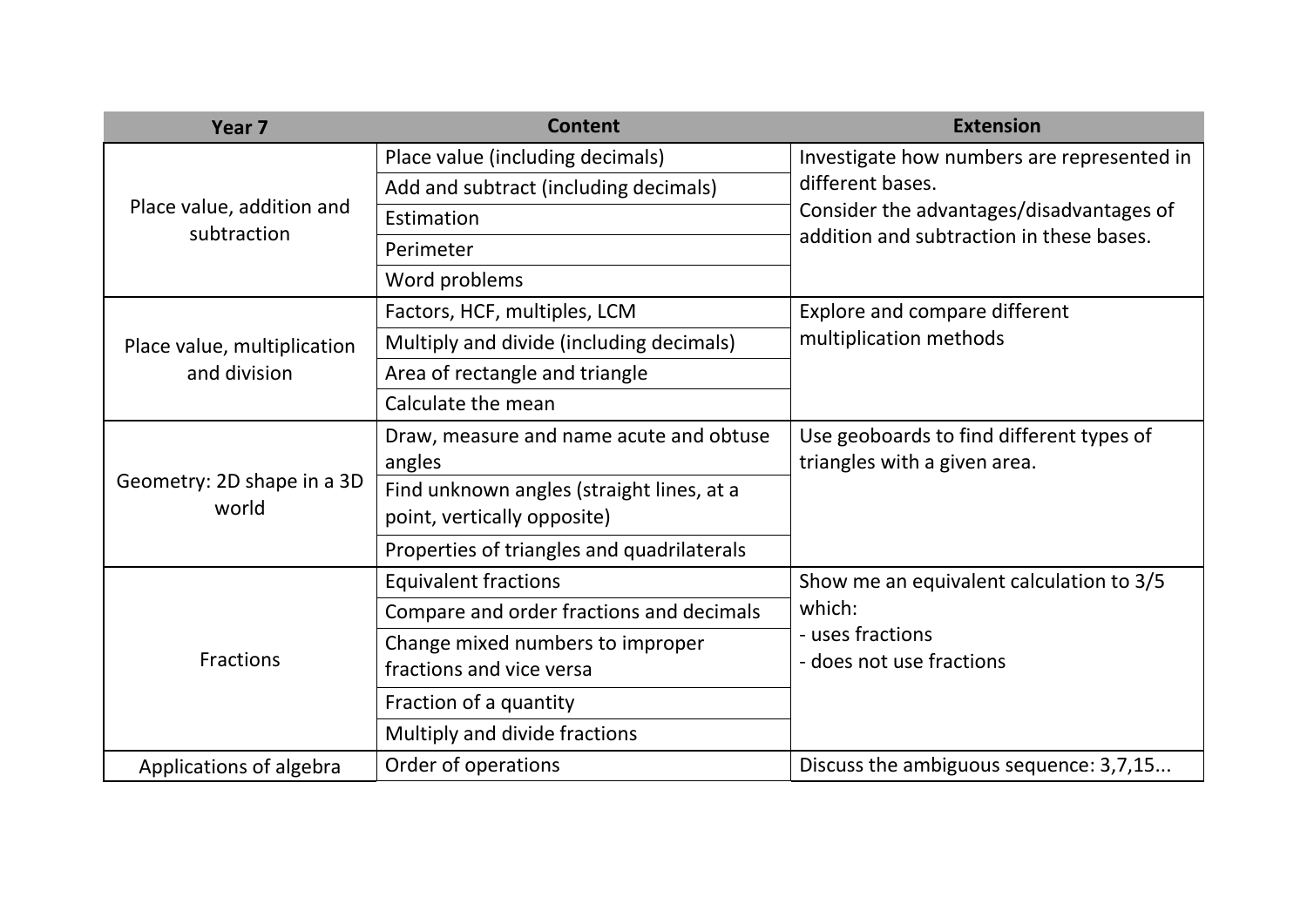|                            | Substitution                                                         | What assumptions do we make?<br>What is the least amount of information we<br>need to define a sequence? |  |
|----------------------------|----------------------------------------------------------------------|----------------------------------------------------------------------------------------------------------|--|
|                            | Simplify algebraic expressions                                       |                                                                                                          |  |
|                            | Solve word problems with expressions                                 |                                                                                                          |  |
|                            | Sequences (term-to-term, not nth term)                               |                                                                                                          |  |
| Percentages and pie charts | Construct and interpret statistical diagrams<br>including pie charts | Kieran, Tyrell and Sian were sharing a pizza.<br>Kieran's share was 80% the size of Tyrell's.            |  |
|                            | Convert between percentages, vulgar<br>fractions and decimals        | Sian's share was 25% the size of Kieran.<br>What percentage of the pizza did they each<br>receive?       |  |
|                            | Percentage of a quantity                                             |                                                                                                          |  |
|                            | Find the whole, given the part and the<br>percentage                 |                                                                                                          |  |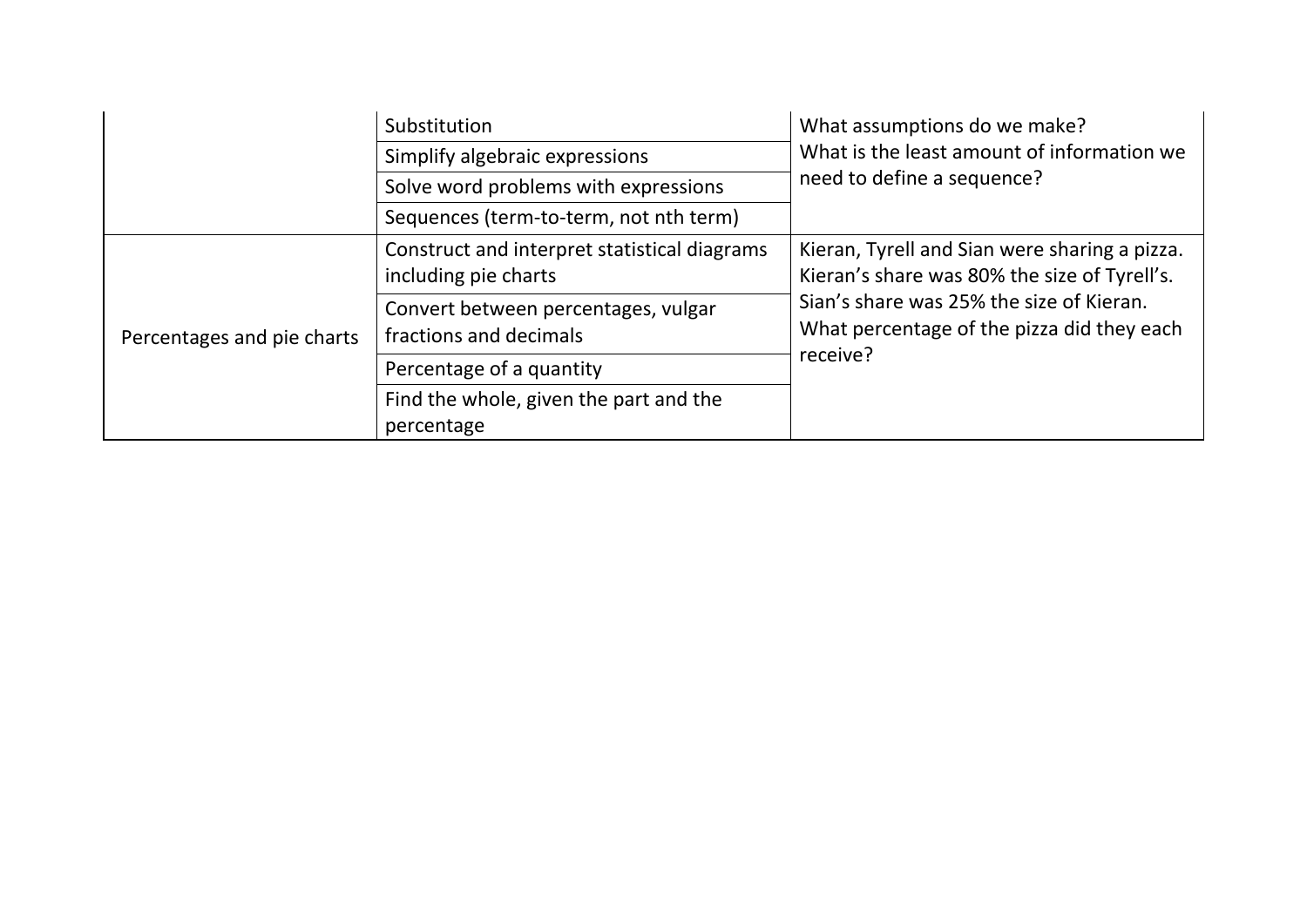|                 | Year <sub>8</sub>     | <b>Content</b>                                                               | <b>Extension</b>                                                                                                                                                                                               |  |
|-----------------|-----------------------|------------------------------------------------------------------------------|----------------------------------------------------------------------------------------------------------------------------------------------------------------------------------------------------------------|--|
| <b>Autumn 1</b> | <b>Number</b>         | Prime factorisation to find LCM, HCF, squares,<br>cubes                      | Find a multiple of 5 and a<br>multiple of 6 that have a<br>difference of 11, find a<br>multiple of 7 and a multiple of<br>4 that add to make a total of<br>100.                                                |  |
|                 |                       | Primes and indices                                                           |                                                                                                                                                                                                                |  |
|                 |                       | Venn diagrams                                                                |                                                                                                                                                                                                                |  |
|                 |                       | <b>Enumerating sets</b>                                                      |                                                                                                                                                                                                                |  |
|                 |                       | fractions                                                                    |                                                                                                                                                                                                                |  |
| <b>Autumn 2</b> | Algebraic expressions | Negative numbers and inequality statements                                   | How many squares (of all<br>sizes) are there on a<br>chessboard?<br>Investigate, recording the<br>frequency of different sized<br>squares                                                                      |  |
|                 |                       | Formulate and evaluate expressions                                           |                                                                                                                                                                                                                |  |
|                 |                       | Linear equations                                                             |                                                                                                                                                                                                                |  |
|                 |                       | Expressions and equations from real-world<br>situations                      |                                                                                                                                                                                                                |  |
|                 |                       | Linear sequences: nth term                                                   |                                                                                                                                                                                                                |  |
| <b>Spring 1</b> | 2-D geometry          | Draw accurate triangles and quadrilaterals (ruler,<br>protractor, compasses) | Four rods, two of length a and<br>two of length b, are linked to<br>form a kite, as shown in the<br>diagram. The linkage is<br>moveable so that the angles<br>change. What is the maximum<br>area of the kite? |  |
|                 |                       | Find unknown angles (including parallel lines)                               |                                                                                                                                                                                                                |  |
|                 |                       | Conversion between length units and between<br>area units                    |                                                                                                                                                                                                                |  |
|                 |                       | Areas and perimeters of composite figures                                    |                                                                                                                                                                                                                |  |
|                 |                       | Circumference and area of a circle                                           |                                                                                                                                                                                                                |  |
|                 |                       | Areas of parallelograms and trapeziums                                       |                                                                                                                                                                                                                |  |